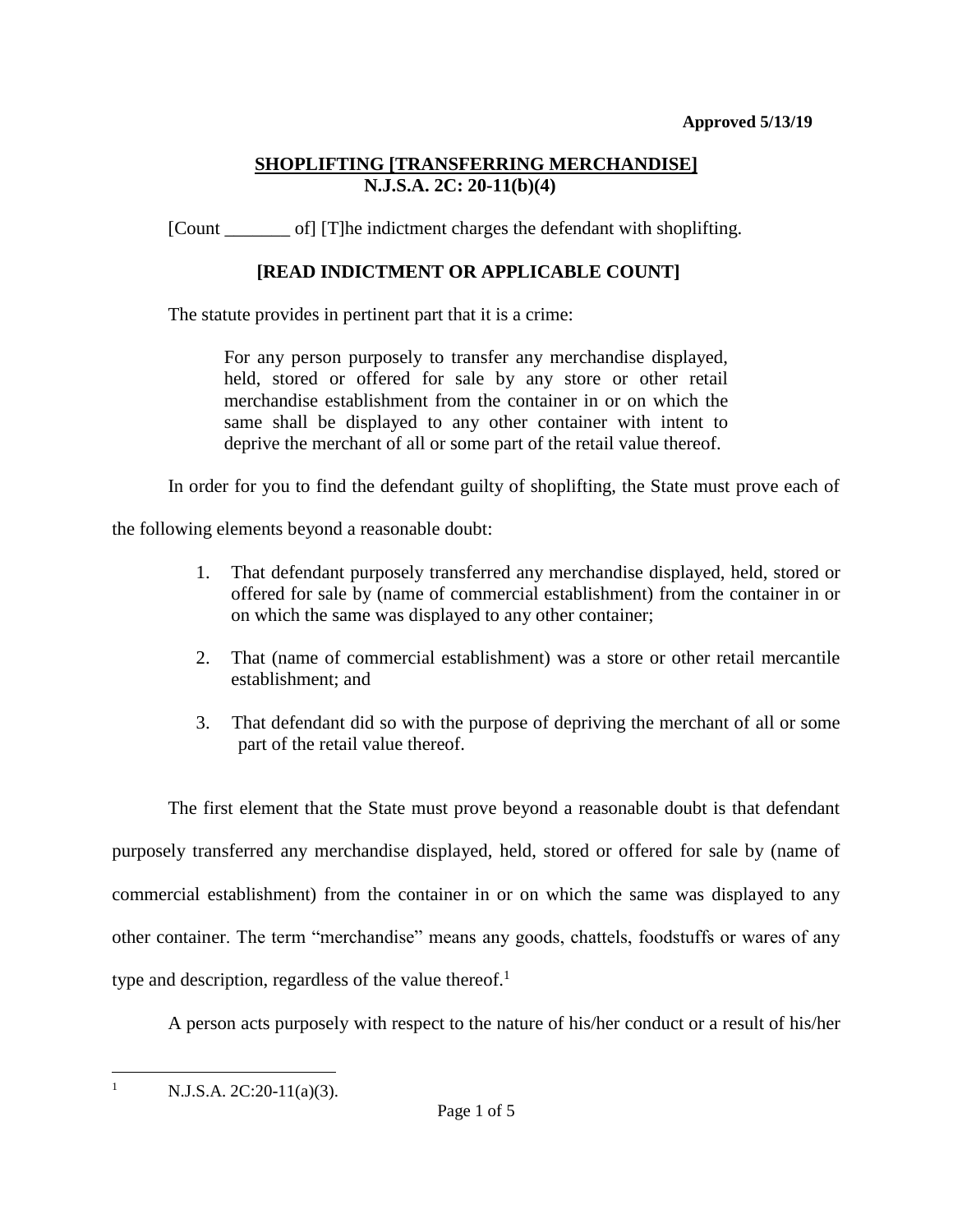conduct if it is the person's conscious object to engage in conduct of that nature or to cause such a result. That is, a person acts purposely if he/she means to act in a certain way or to cause a certain result. A person acts purposely with respect to attendant circumstances if the person is aware of the existence of such circumstances or believes or hopes that they exist.<sup>2</sup>

Purpose is a state of mind. A state of mind is rarely susceptible of direct proof, but must ordinarily be inferred from the facts. Therefore, it is not necessary, members of the jury, that the State produce witnesses to testify that an accused said he/she had a certain state of mind when he/she engaged in a particular act. It is within your power to find that such proof has been furnished beyond a reasonable doubt by inference which may arise from the nature of his/her acts and his/her conduct, and from all he/she said and did at the particular time and place, and from all of the surrounding circumstances.

The second element that the State must prove beyond a reasonable doubt is that (name of commercial establishment) was a store or other retail mercantile establishment. The term "store or other retail mercantile establishment" means a place where merchandise is displayed, held, stored, or sold or offered to the public for sale.<sup>3</sup>

The third element that the State must prove beyond a reasonable doubt is that defendant acted with the purpose of depriving the merchant of all or some part of the retail value thereof. I have already defined "purpose" for you earlier in these instructions.

The term "full retail value" means the merchant's stated or advertised price of the merchandise.<sup>4</sup>

The term "deprive" means to withhold property permanently or for so extended a period as to appropriate a substantial portion of its economic value.<sup>5</sup>

 $\overline{2}$ <sup>2</sup> N.J.S.A. 2C:2-2(b)(1).

 $N.J.S.A. 2C:20-11(a)(2).$ 

<sup>&</sup>lt;sup>4</sup> N.J.S.A. 2C:20-11(a)(7).<br>
<sup>5</sup> N.J.S.A. 2C:20-1(a)(1)

<sup>5</sup> N.J.S.A. 2C:20-1(a)(1).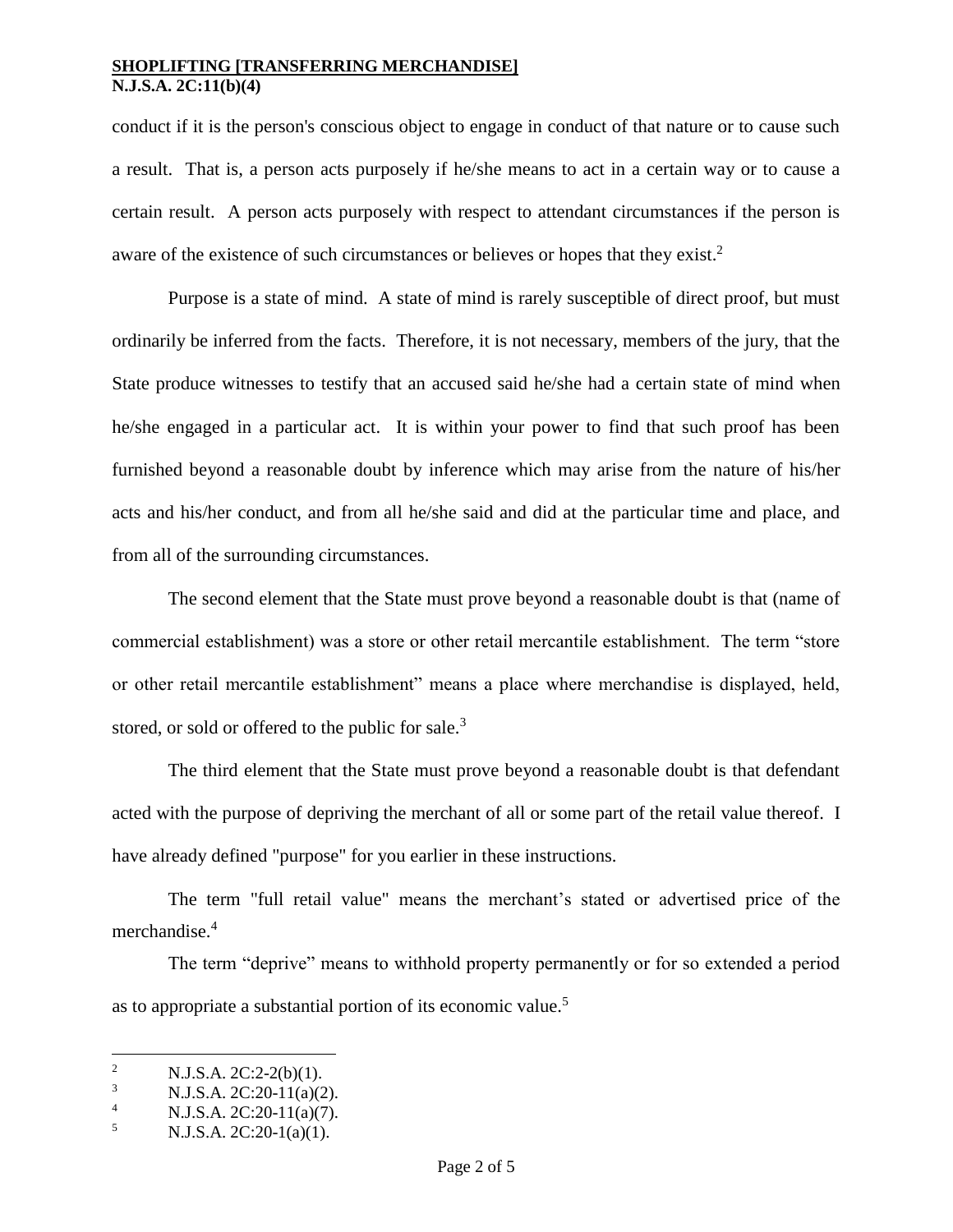The term "merchant" means any owner or operator of any store or other retail mercantile establishment, or any agent, servant, employee, lessee, consignee, officer, director, franchisee, or independent contractor of such owner or proprietor.<sup>6</sup>

### **PERMISSIVE INFERENCE [WHERE APPROPRIATE]<sup>7</sup> (N.J.S.A. 2C:20-11(d))**

If you find that defendant purposely concealed unpurchased merchandise of any store either on the premises or outside the premises of such store or other retail mercantile establishment, you may infer that defendant so concealed such merchandise for the purpose of depriving the merchant of the possession, use or benefit of such merchandise without paying the full retail value thereof. The term "conceal" means to conceal merchandise so that, although there may be some notice of its presence, it is not visible through ordinary observation.<sup>8</sup>

If you find that defendant concealed or caused to be concealed such merchandise upon his/her person or among his/her belongings, or upon the person or among the belongings of another, you may infer that defendant did so purposely. An inference is a deduction of fact that may be drawn logically and reasonably from another fact or group of facts established by the evidence. Whether or not an inference should be drawn is for you to decide using your own

 $\overline{a}$ 6 N.J.S.A. 2C:20-11(a)(4).

<sup>7</sup> A court should exercise care in deciding if the factual scenario presented at trial requires instruction on the presumption. See generally Cannel, New Jersey Criminal Code Annotated (2019), Comment 6 to N.J.S.A. 2C:20-11 and Comment 6, N.J.S.A. 2C:1-13(e). Before the statutory presumption is used, it must also be determined that its use would satisfy constitutional requirements of due process to make sure its use does not improperly shift the burden of proof by directing a verdict on an essential element of the crime. County Court of Ulster County, New York v. Allen, 442 U.S. 140 (1979) and State v. Ingram, 98 N.J. 489 (1985). The statutory language contained in N.J.S.A. 2C:20-11(d) has been interpreted to be constitutional in Carollo v. Supermarkets General Corp., 251 N.J. Super. 264, 268-69 and n. 1 (App. Div. 1991). See also State v. Fitzmaurice, 126 U.S. 361 (App. Div.), certif. den. 65 N.J. 562 (1974) (assessing the precursor statutory language of N.J.S.A. 2A:170-99).

<sup>8</sup> N.J.S.A. 2C:20-11(a)(6). In Henry v. Shopper's World, 200 N.J. Super. 14, 18 (App. Div. 1985), the Court held that 'the term "concealed unpurchased merchandise" ... may be construed as applying to items in plain view but worn or carried as though they had been purchased.' However, the phrase that the Court was construing is found in N.J.S.A. 2C:20-11(e), which provides civil and criminal immunity to merchants or others under certain circumstances, and the opinion does not refer to the term 'conceal' in subsection (a)(6). See also State v. Evans, 340 N.J. Super. 244, 251 (App. Div. 2001).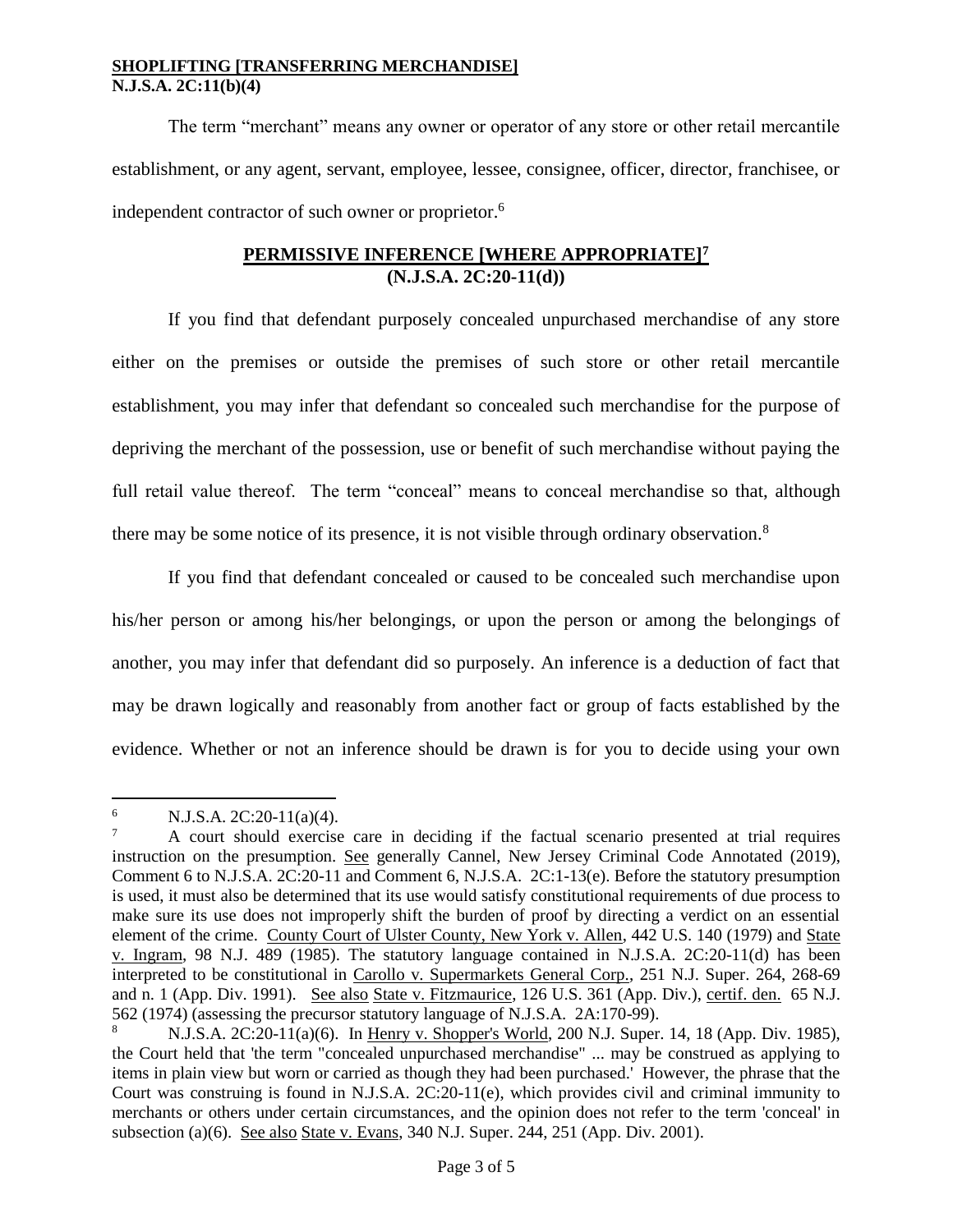common sense, knowledge and everyday experience. Ask yourselves is it probable, logical and reasonable. However, you are never required or compelled to draw an inference. You alone decide whether the facts and circumstances shown by the evidence support an inference and you are always free to draw or not to draw an inference. If you draw an inference, you should weigh it in connection with all the other evidence in the case, keeping in mind that the burden of proof is upon the State to prove all the elements of the crime beyond a reasonable doubt.

To summarize, in order for you to find defendant guilty of shoplifting, the State must

prove these elements beyond a reasonable doubt:

- 1. That defendant purposely concealed upon his person or otherwise any merchandise offered for sale by [name of commercial establishment];
- 2. That (name of commercial establishment) was a store or other retail mercantile establishment; and
- 3. That defendant did so with the purpose of depriving the merchant of the processes, use, or benefit of such merchandise [OR of converting such merchandise to his/her use] without paying the merchant the value thereof.

If you find that the State has proven all of these elements beyond a reasonable doubt, then you must find the defendant guilty. If the State has failed to prove any of these elements, you must find defendant not guilty.

To summarize, in order for you to find defendant guilty of shoplifting, the State must

prove these elements beyond a reasonable doubt:

- 1. That defendant purposely transferred any merchandise displayed, held, stored or offered for sale by (name of commercial establishment) from the container in or on which the same was displayed to any other container;
- 2. That (name of commercial establishment) was a store or other retail mercantile establishment; and
- 3. That defendant did so with the purpose of depriving the merchant of all or some part of the retail value thereof.